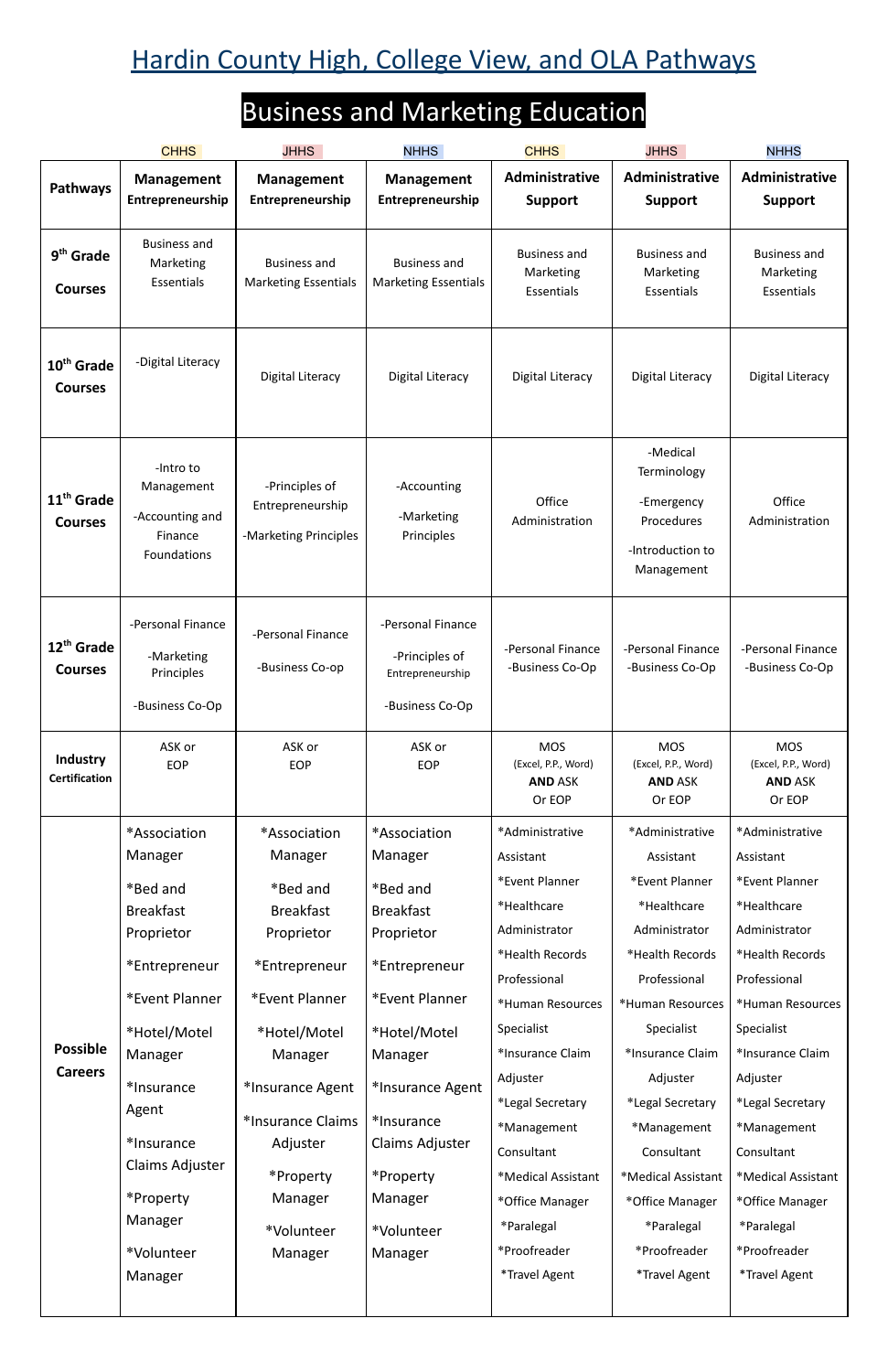## Business and Marketing Education & Family and Consumer Sciences

`Accountant \*Appraiser \*Auditor \*Bank Teller \*Bookkeeper \*Federal Agent \*Investment Advisor \*Investment Banker \*Loan Officer \*Money Manager \*Mortgage Broker \*Statistician \*Tax Preparer `Accountant \*Appraiser \*Auditor \*Bank Teller \*Bookkeeper \*Federal Agent \*Forensic Accountant \*Investment Advisor \*Investment Banker \*Loan Officer \*Money Manager \*Mortgage Broker \*Statistician \*Tax Preparer

|                                             | <b>CHHS</b>                                                             | <b>NHHS</b>                                                   | <b>CHHS</b>                                                  | <b>JHHS</b>                                                      | <b>NHHS</b>                                              | <b>ALL</b>                                                                             |
|---------------------------------------------|-------------------------------------------------------------------------|---------------------------------------------------------------|--------------------------------------------------------------|------------------------------------------------------------------|----------------------------------------------------------|----------------------------------------------------------------------------------------|
| <b>Pathways</b>                             | <b>Accounting</b>                                                       | <b>Accounting</b>                                             | Hospitality,<br>Travel, Tourism,<br>and Recreation           | Hospitality,<br>Travel, Tourism,<br>and Recreation               | Hospitality,<br>Travel, Tourism,<br>and Recreation       | <b>Early Childhood</b><br><b>Education</b>                                             |
| 9 <sup>th</sup> Grade<br><b>Courses</b>     | <b>Business and</b><br>Marketing<br><b>Essentials</b>                   | <b>Business and</b><br>Marketing<br><b>Essentials</b>         | -Foods and<br><b>Nutrition</b><br>OR<br>-FCS Essentials      | Foods and<br><b>Nutrition</b><br>OR<br><b>FCS Essentials</b>     | -Foods and<br><b>Nutrition</b><br>OR<br>-FCS Essentials  | <b>FCS Essentials</b>                                                                  |
| $10^{\text{th}}$<br>Grade<br><b>Courses</b> | -Digital<br>Literacy<br>-Office<br>Administration                       | Accounting                                                    | Principles of<br>Hospitality                                 | Marketing<br>Principles                                          | Marketing<br>Principles                                  | -Relationships<br>-Parenting                                                           |
| $11^{\text{th}}$<br>Grade<br><b>Courses</b> | -Accounting<br>and Finance<br><b>Foundations</b>                        | Digital Literacy                                              | -Marketing<br>Principles<br>-Advanced Foods<br>and Nutrition | -Principles of<br>Entrepreneurshi<br>p                           | <b>Advanced Foods</b><br>and Nutrition                   | Early Lifespan<br>Development                                                          |
| 12 <sup>th</sup> Grade<br><b>Courses</b>    | -Advanced<br>Accounting<br>-Personal<br>Finance<br>-Business<br>$Co-Op$ | -Personal<br>Finance<br>-Office Admin<br>-Business<br>$Co-Op$ | Marketing<br><b>Education Co-op</b>                          | -Advanced Foods<br>and Nutrition<br>OR<br>-Marketing<br>$Co$ -op | Marketing<br><b>Education Co-op</b>                      | Child<br>Development<br>Services I/II                                                  |
| Industry<br><b>Certification</b>            | <b>MOS</b><br>(Excel, P.P.,<br>Word)<br>and ASK<br>OR EOP               | <b>MOS</b><br>(Excel, P.P., Word)<br>and ASK<br>OR EOP        | <b>CHTMP</b><br>ASK (marketing)<br>ServSafe                  | <b>CHTMP</b><br>ASK (marketing)<br>ServSafe                      | <b>CHTMP</b><br>ASK (marketing)<br>ServSafe              | -CCCC<br>-Orientation<br><b>Training</b><br>-Pediatric Head<br>Trauma<br><b>OR EOP</b> |
|                                             | *Account<br>Manager                                                     | *Account<br>Manager<br>$*$ $8$ $0.0011$ $*$ $*$ $*$           | *Travel Agent<br>* Manager (restaurant<br>(hotel/Resort/sna) | <i><b>*Travel Agent</b></i><br>* Manager<br>Iractual             | *Travel Agent<br>* Manager (restaurant<br>/hotel/Resort) | *Early Childhood<br>Educator                                                           |

**Possible Careers**

/hotel/Resort/spa) \*Event Planner \*Sports Event Manager \*Wedding Coordinator \*Caterer \*Executive Chef \*Group Sales \*Tour Guide \*Conference and Convention Center Worker /Manager \*Marketing for a City or Company \*Theme Park Marketer/Manager

(restaurant /hotel/Resort/spa) \*Event Planner \*Sports Event Manager \*Wedding Coordinator \*Caterer \*Executive Chef \*Group Sales \*Tour Guide \*Conference and Convention Center Worker /Manager \*Marketing for a City or Company \*Theme Park Marketer/Manager

/hotel/Resort) \*Event Planner \*Spa Manager \*Sports Event Manager \*Wedding Coordinator \*Caterer \*Executive Chef \*Group Sales \*Tour Guide \*Conference and Convention Center Worker /Manager \*Marketing for a City or Company \*Theme Park Marketer/Manager

\*Psychologist \*Nanny \*Pediatrician \*Midwife \*STARS Coordinator \*Cabinet of Health and Family Services Licensing \*Daycare Inspector/Rater \*First Steps Consultant